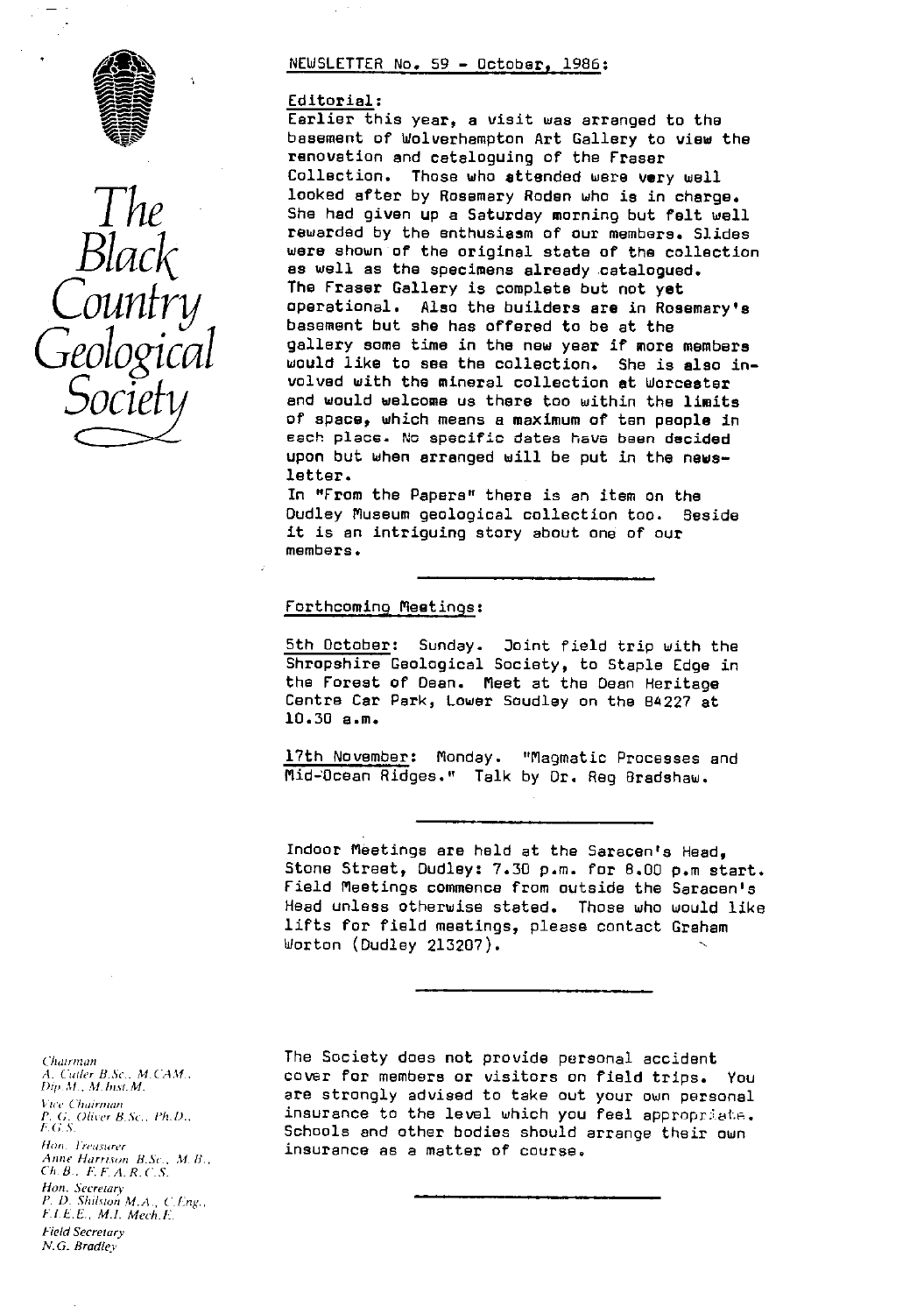## Programme 1966 :

17th November: Monday. "Magmatic Processes and Mid-Ocean Ridges." Talk by Dr. Reg Bradshaw of Bristol University. On this welcome return visit, Reg will enlarge on one aspect of the popular topic of plate tectonics.

8th December: Monday. "New Zealand Geology and Scenery." Talk by Sheila Pitts, based on a five week tour. This involved sharing a two week holiday with North Island friends who produced as much geology as they could think of, then touring in South Island which is very different, for two weeks. The last week was with the friends again, at Rotorua, and by then they were all fascinated with their own geology.

# 20th April, 1986. Field Trip to Shelve. Leader Stuart McNicol:

Despite the previous heavy rain, a determined group of 35 enthusiastic geologists made this a very suceesful trip.

The trip began with an overview of the area's geology, looking out across the scenery from Devil's Chair on the Stiperstones Ridge. Here the white Stiperstonas Quartzite was examined. This is the basal member of the Ordovician (Arenig) in the area. The field evidence suggested a high energy environment near a shoreline, with much reworking of the sediment resulting in *a* quartzite deposit. Glacial features *and the* tectonic and structural grain of the country were noted. The Stiperstones themselves were once nunataks (rocks projecting through the ice sheet). The next stop was a quarry near Stiperstones Inn (50364005) where Mytton Flags were examined. These **are** fine grained, dark grey, micaceous rocks belonging to the next younger stage of the Ordovician (Llanvirn) and represent a less energetic, deeper Water environment. The baked Hope Shales, also of Llanvirn age, and the associated

igneous intrusion were examined in the small quarry on Burgams Corner (SD 356998) and consisted of fine, grey micaceous sediments into which dolerite had been intruded. Our first fossil finds occurred at the next location in the Weston Beds at Priestweston (50 293973). Here **steeply bedded** fine grained sediments yielded trilobite fragments and burrows. The Weston Beds are Llanvirn in age but are stratigraphically younger than previous exposures. Some indication of the volcanic activity occuring in the Ordovician was seen next in a roadside quarry (SD 278977) where bedded piroclastics were examined. These ashes represent a period of acidic, explosive volcanism occuring in Caradoc times (younger than Llanvirn). Welcanic activity was quite widespread during the Ordovician in the British Isles, and the environment is thought to have been that of the edge of a closing ocean with a deep sea trench and subduction zone lying in an ocean to the west of Wales. Above this trench on the continental side, a raw of volcanic island% would have been produced,giving rise to the volcanic ash deposits and andesitic lava flows. The stretch of sea between these volcanic islands and the continent to the east, which must have included Longmynd, was the scene of these Ordovician deposits. Intrusive igneous rocks were also emplaced during the Ordovician. After a welcome stop at a friendly pub, basic igneous rocks with columnar jointing were examined in a quarry at a farm at Kinton (SO 290995). The margins of the intrusion showed hornfelsed metamorphosed rocks, with crinoid ossicles still visible. The next stop was a stream section at Rorrington (50299004) where black, fissile shales yielded a sparse fauna of graptolites. These Rorrington Beds represent the basal Caradoc stage of the Ordovician. More evidence of the acidic volcanic activity was examined in Lower Wood Quarry (S3 308025) where pale, vesicular lave containing amygdales of white and pink minerals, probably zeolites, occur. The contact with the surrounding sediments, the Spywood Grit of the Caradoc, is seen here. The penultimate stop of the day was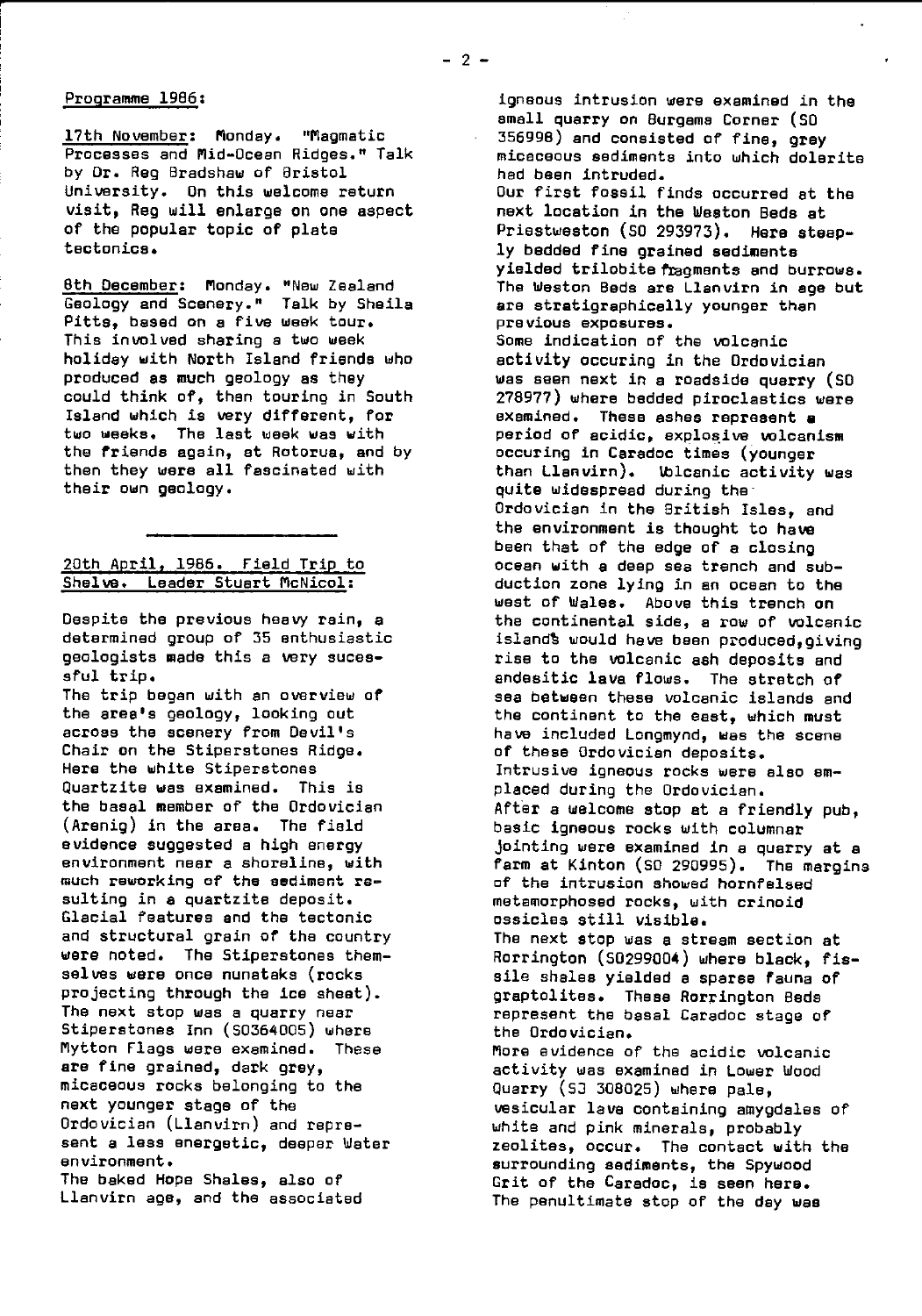one of the most exciting, with trilobites literally pouring from the racks at Batten Wood farm (SO 314024). The sediments here are the Meadowtown Beds, and represent the Llandeilo stage of the Ordovician. The final stop of the trip was in a silage pit, and the associated spoil heap at Brownlow Hall Farm (SD 322026) **exposing fossiliferous** Weston Beds of Llanvirn age. For obvious reasons, the group didntt spend much time there! Overall the trip was a full and lively one, with a range of geology to suit hard rock, soft rock and dead bug geologists alike. The problems of taking a con voy of 12 cars to 'C road' locations were taken in our stride in the glorious sunshine. Many thanks must go to Stuart McNicol for a very enjoyable trip, and to our Shropshire friends who helped to make the day a success.

Graham Morton :

12th May, 1986. Aspects of Trilobite Morphology. Talk by Dr. A **Thomas** of Aston University.

After outlining the basic morphology of the trilobite, Dr. Thomas demonstrated a number of approaches to identifying the mode of life of such an extinct group. Firstly evidence can be obtained by trying to interpret the function of features from morphology. In the Burgess Shales exceptional preservation of soft parts provides information on trilobite appendages. Elsewhere pyritisaticn has affected proteins in muscles and is open to study by X-ray techniques.Secondly, evidence of mode of life may be abstracted from the study of trace fossils resulting from trilobite activity. Thirdly comparison can be made with living animals. Fourthly some conclusions can be drawn from the geographical distribution of trilobite species.

Dr. Thomas then demonstrated these methods by a study of opipeuter and agnostid trilobites. Opipeuter has enormously enlarged and remarkable

eyes, some with 2,000 lenses. If the articulation between body and eye is studied and the eye is orientated horizontally, it would appear that in some species the body lies at an angle and probably lay in the mud. The pygidium of such species has very large muscle scars, probably as it had appendages for constructing a burrow. Studies of the fine structure of the eyes suggest they are of two types and of amazing complexity and refinement. The long narrow shape of opipeuter invites comparison with modern activly swimming crustaceans. The widespread geographical distribution from the U.S.A. to Australia and from black shales to algal limestones suggests a free swimming or floating mode of life. The agnostids, in contrast, are blind trilobites whose cephalon equals in size the pygidium. They are small. Did they move scallop-like by moving cephalon and pygidium together? Were they free-floating or swimming as suggested by their wide distribution? Were they parasitic on floating organisms? If so, where are the organisms to which they were attached? Research seems to pose more problems than it solves. Dr. Thomas concluded his stimulating and lucid lecture by answering questions.

Kate Ashcroft:

15th June, 1986: Field trip to the Potteries and North Staffordshire. Leader Dr. E. L. Boardman of the National Coal Board. The North Staffs. Coalfield is formed by the Potteries syncline, which has its axis NNE-SSW and plunges towards the south. In its southern part the barren Upper Coal Measures outcrop and they overlie the productive Middle and Lower Coal Measure horizons, while in the north, due to the plunging angle of the syncline, these productive measures appear at the surface. To the west there is the Western Anticline, with a similar direction of axis and plunge, giving rise to the impressive outcrops at Mow Cop. Dr. E. L. Boardman is NCB geologist for the North Staffs. area, and his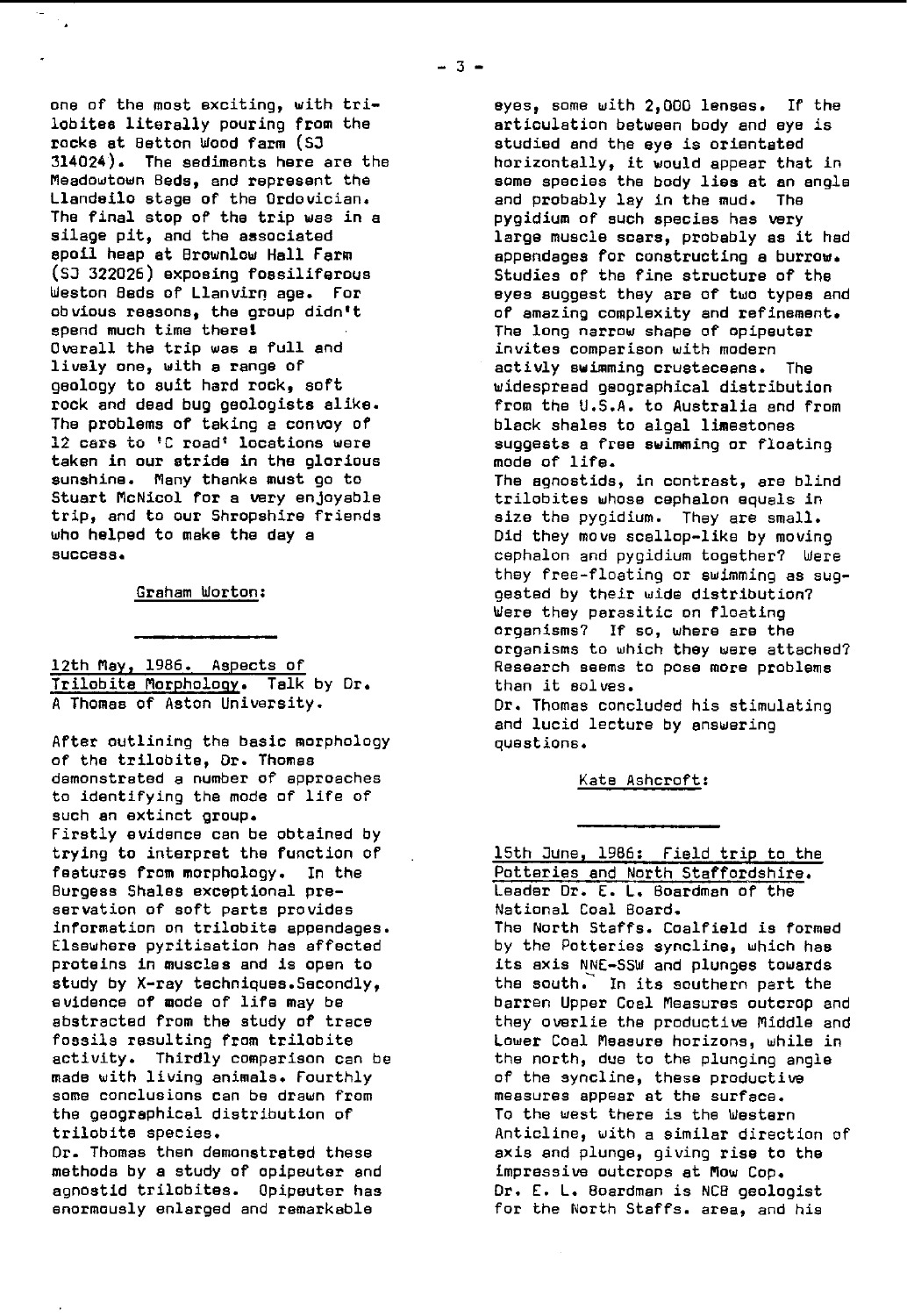itinery visited half a dozen sites giving a good impression of the area. He started at Park Hall (929450) which is just outside the coalfield and gives a general view of it, showing the low-lying **area** of the syncline and the higher ground beyond. Park Hall has several quarries in the Tries **used** for sand and gravel aggregate. These showed typical Kidderminster and Polesworth formation (Bunter Pebble Beds), with cross-bedded and horizontally bedded formations. The pebbles were transported from the south by a braided river system; for a present day equivalent Dr. Boardman quoted the Nueces River in S.E. Texas, running in semi-desert conditions. Location two was at Chesterton (843504) at a quarry on the **axis** of the Potteries syncline. The quarry is at the top of the Etruria Marl of the Upper Coal Measures, and was used for brick-making material. The red colour of the strata was not a continental red bed mechanism, but represents oxidation conditions caused by drainage of the Coal Measure swamps due to uplift.Under these conditions no coal is produced. Coal is only found when sgamps are poorly drained, preventing oxidation. Location three at Mount Pleasant (851554) was an the axis of the Western Anticline and was a quarry for a particular mineral. Dr. Boardman asked which?Fortunately members were able to identify barytes. This quarry was at the top of the Millstone Grit (Rough Rock Group), while the nearby Mow Cop summit (857572) was in a lower Millstone Grit horizon, corresponding to the Chatsworth Group, and the relationship between these was demonstrated by Dr. Boardman using a plasticene model. Location five was not very impressive, just an exposure by the roadside (852586) but it represents the only local exposure of the *Red* Rock Fault - a major fault between Permian and Carboniferous with a downthrow of 500 to 2,500 metres. This fault runs northwards for over 100 kilometres. Finally a quick visit to Pot Bank quarry (859593) which was worked for Ganister to line furnaces and

kilns in the Potteries. Traces of roots were found indicating this was the seat-earth for Coal Measure plants. Altogether this made a very interesting day, and our thanks are due to Or. Boardman for leading this field meeting.

#### Paul Shilston:

Courses for the Public:

Bristol University:

- (a) Brush up your Minerals and Rocks . Dr. R. Bradshaw. Nov. 29th and 30th. Wills Memorial Building, Queen's Roads Bristol. Fee £12. 886 H018 SJ.
- (b) Minerals and X-rays. Dr. R. Bradshaw. Jan. 31st. Feb. 2nd. Location as above. **Fee** £12.
- (c) Weymouth Anticline. Weekend from Dorchester. Fee £15. Mostly in the field. Dr. J. Cope. 066 6001 SJ..
- (d) Mineralogical excursion to Paris famous mineral collections. Coach from Bristol. £105. Nov. 6th evening - Nov. 9th. Dr. R. Bradshaw and Dr. A. Hawkins.
- (a) Field excursion to Eastern Canada. Sept. 17th - Oct. 5th, 1987. Limited to 35 people. Dr. R. Bradshaw and Dr. B. Williams. Itinerary on request.
- (f) Ublcanoes of Southern Italy. Easter 1987. approx. 10 days.
- (g) Urchfont, Devizes, Wiltshire. American West, geology, natural history. weekend, £51. Jan 23/25th, 1987. 186 H012 SJR.

All details from:- Dept. of extramural studies, Wills Memorial Building, Queen's Road, Bristol 958 1HR. Tel. 0272-303629.

University of Birmingham :

Geology of the British Isles. 10 meetings, 2 field visits, Wed. Oct. 1st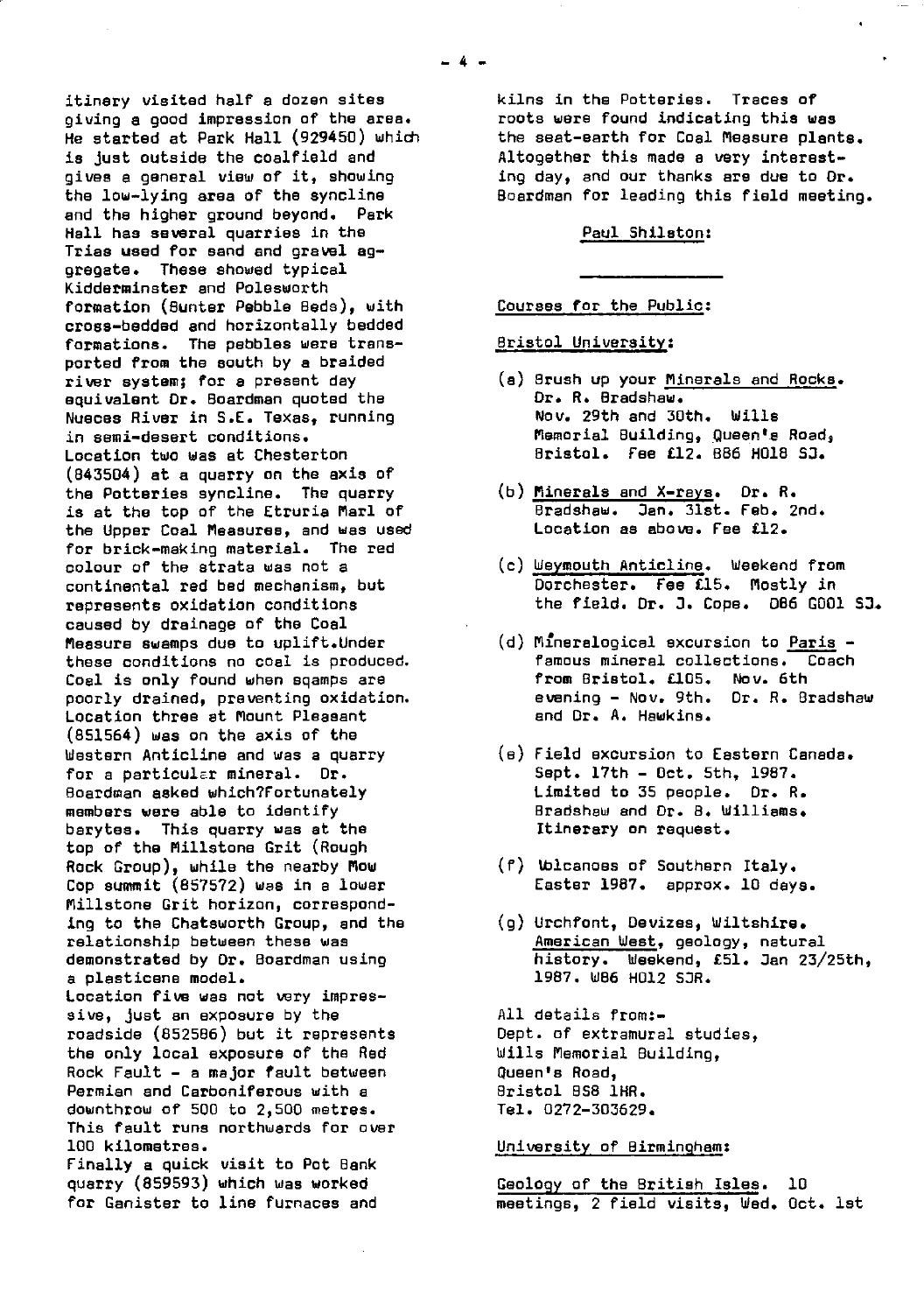7.30 p.m. United Reform Church, Park Road, Sutton Coldfield. £17. Dr. Chris Sands.

## University of Warwick :

i

History of Geology. 20 meetings. Dr. 0. Cobbett, £28. Room 001, Science Education Building, University of Warwick, Wed. 7.30 p.m. 8th Oct.

And lastly for the most. adventurous:-

Trans-Saharan Excursion. £1,500. 15-18 days from approx Jan. 15th 1987. **From Niger** to Algeria. Details Dr. R. Moody, Kingston Geological Services, Millenium House, Eden Street, Kingston, Surrey, KT1 18L. Limited to 12 people. "ARDUOUS" (Don't forget to Write it up!).

Catalogue of Natural Science Collections in the North East . Available from:- North of England Museums Service, 27 Sutton St., Durham, DH1 48W. £9.50.

Geological Curators' Group . Meeting at Geology Museum, 18 Queen Square, Bath. £1.00. Oct. 3rd. 9.30 a.m.

Warwickshire Museum : John Crossling, Keeper of Geology, hopes for letters of support to **save** Webster's Claypit, Coventry from infilling. It has an exposure of the Carboniferous Enville Formation, containing the only known site where the primitive conifer Walchia has been found. He would like letters sent to him at Warwickshire Museum, Market Place, Warwick, C U34 **4SA** BUT address each to;- City Architect and Planning Officer, Tower Block, Much Park Road, Coventry CW SAT, marked 'For the attention of Mr. Harper.'

Graham Worton, 38 Vale Road, Netherton, Dudley. Tel: 2 - 213207.

Field Secretary:-

### Hon. Secretary :-

Paul Shilaton, 16 St. Nicolas Gardens, Kings Norton, Birmingham 838 8TW. Tel: 021 - 459 - 3603.

#### Editor :

Sheila Pitts, 17 The Pear Orchard, Northway Farm, Tewkesbury, Glos., GL20 8RG.

 $\mathbf{r}$ 

See over for 'From the Papers'